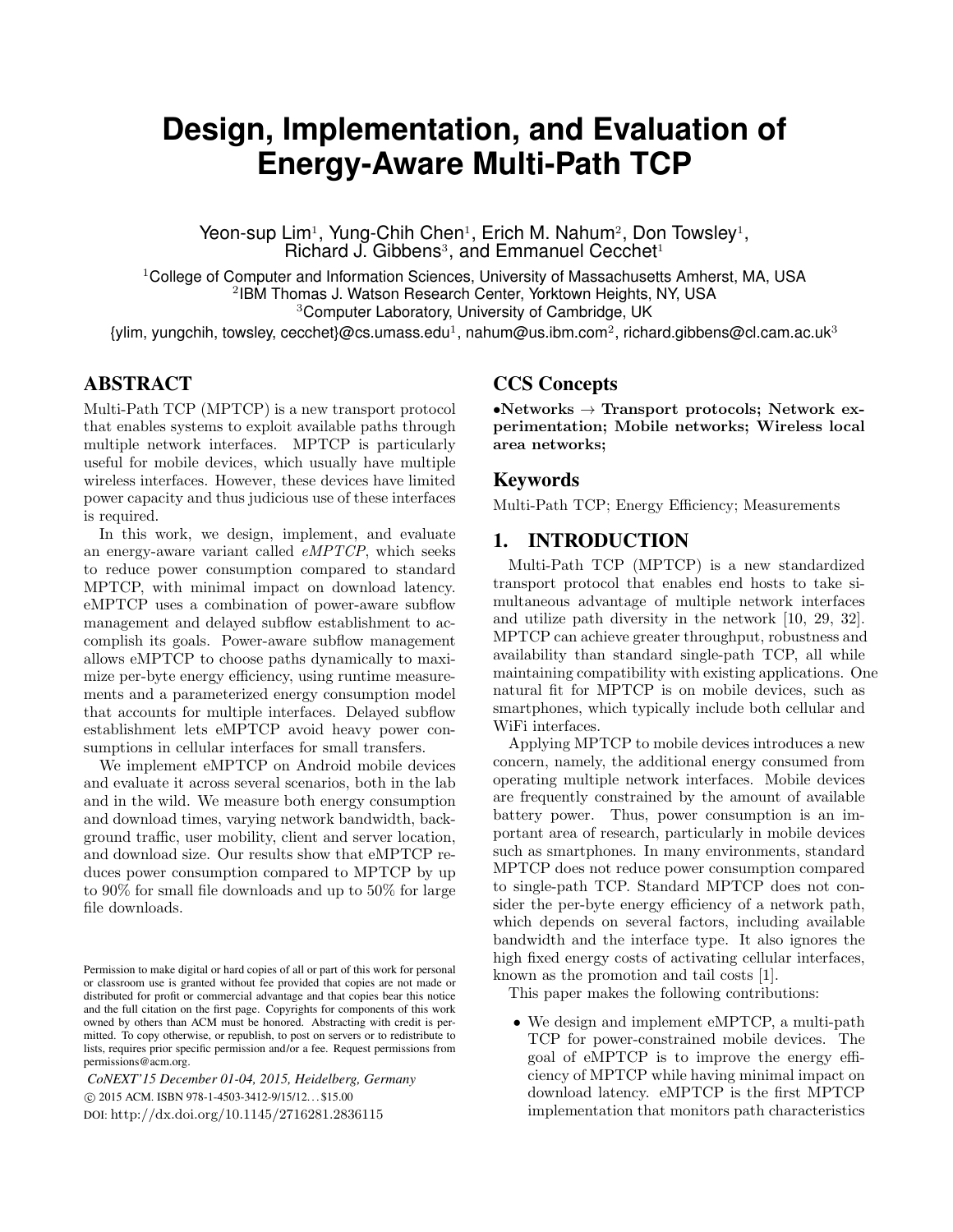at run time and *dynamically* chooses paths based on *per-byte energy efficiency*. Energy efficiency is provided by extending a standard power model [1, 14] to include multiple interfaces [17]. It is the first MPTCP implementation that addresses high fixed cellular overheads by using *delayed subflow establishment* to avoid those overheads when possible. It requires no user intervention and no changes to applications.

- We evaluate eMPTCP in a controlled lab setting (*§*4), showing how it naturally chooses the most energy efficient path. We show that it is robust to changing bandwidths and interfering nodes, and dynamically adapts in response to mobility.
- *•* We evaluate eMPTCP in the wild (*§*5), using a variety of client environments and server locations to vary network conditions and determine how well it performs in real-world environments. eMPTCP reduces energy consumption by up to 90% for small downloads (*§*5.2) and up to 50% for large downloads (*§*5.3). In a more representative Web-site download consisting of multiple URLs and connections, power is reduced by 40% with no reduction in download speed (*§*5.4)

A preliminary version of this work appeared in [17]. In this paper, we refine and enhance the preliminary approach of [17], and perform comprehensive evaluations. Other previous approaches in this area have either relied only on analysis and simulation [22, 24] or have studied a much more restricted range of operating environments [21, 28]. Our approach is implemented on the phone and requires no offloaded computation at run time in contrast to [24]. In addition, none of the above attempt to reduce cellular fixed overheads. Ours is the first broad evaluation of an implemented, deployable energy-aware MPTCP.

The remainder of this paper is organized as follows. Section 2 provides the background context for our work. We present our energy-aware MPTCP in Section 3. Section 4 evaluates the performance of eMPTCP in a controlled lab setting, while Section 5 evaluates eMPTCP in the wild. Related work is reviewed in Section 6, and we conclude in Section 7.

# 2. BACKGROUND

# 2.1 Multi-path TCP

MPTCP splits a single data stream across multiple paths known as *subflows*, which are defined logically by all end-to-end interface pairs. For example, if each host has two interfaces, an MPTCP connection consists of four subflows. These subflows are exposed to the application layer as one standard TCP connection.

The benefits of leveraging MPTCP in mobile devices are three-fold: First, by utilizing the available bandwidth of each subflow, an MPTCP connection can achieve higher throughput than a standard TCP connection [27]. Second, while connectivity in one network can degrade or disappear, MPTCP offers a seamless TCP connection by using paths (subflows) through another network [28]. Finally, the MPTCP layer is hidden from user applications by providing a standard TCP socket. Existing TCP applications need not be modified to support MPTCP [9].

MPTCP has three modes of operation to control subflow usage: Full-MPTCP, Single-Path and Backup mode [21]. Full-MPTCP is the standard mode of operation, described above, that utilizes all interfaces. In Single-Path mode, MPTCP uses only one path at a time, establishing a new subflow only after the interface of the active current subflow goes down. In Backup mode, MPTCP opens TCP subflows over all interfaces, but uses only a subset of them for packet transmission. The remaining interfaces are kept idle as backups. If a user sets a particular interface to backup mode, MPTCP sends no traffic through the associated subflows unless all other subflows break. By setting the mode of each interface, a user can manually decide path usage considering traffic pricing or battery life [21]. MPTCP currently allows manual configuration of interface usage, but does not support *automatic* use of the most energyefficient path.

# 2.2 Energy in Mobile and Wireless

Due to the limited battery life of mobile devices, understanding and reducing energy consumption in mobiles has been an active area of research. Researchers have observed high power overheads in cellular networking [1, 14], which contributes to cellular interfaces being less power-efficient than WiFi interfaces [14]. Others have discovered that more energy is consumed when the signal is weak [7, 31], and that multiple access points can cause extra power loss [19]. Researchers have examined WiFi in particular, reducing power consumption via rate adaptation [16], sleeping short periods [15], using fewer antennas [11], or lowering the clock rate [18].

Techniques to improve energy efficiency have included utilizing the most efficient available interface [23, 26], deferring transmissions until the signal is strong [3, 31], or until a more power-efficient interface is available [25].

# 2.3 Cellular Promotion and Tail

Multiple works have identified and addressed the power overheads in cellular interfaces, frequently called the *promotion* and the *tail* [1, 14]. The 3rd Generation Partnership Project (3GPP) standard defines a state machine for cellular interfaces, and describes the possible power states of each device connected to the network. Idle interfaces typically remain in a low-power state to save energy. Before a packet can be sent or received, an idle interface must switch from a low power state to a high power one, which takes additional time, called the *promotion*. After a transmission is complete, however, a cellular interface does not immediately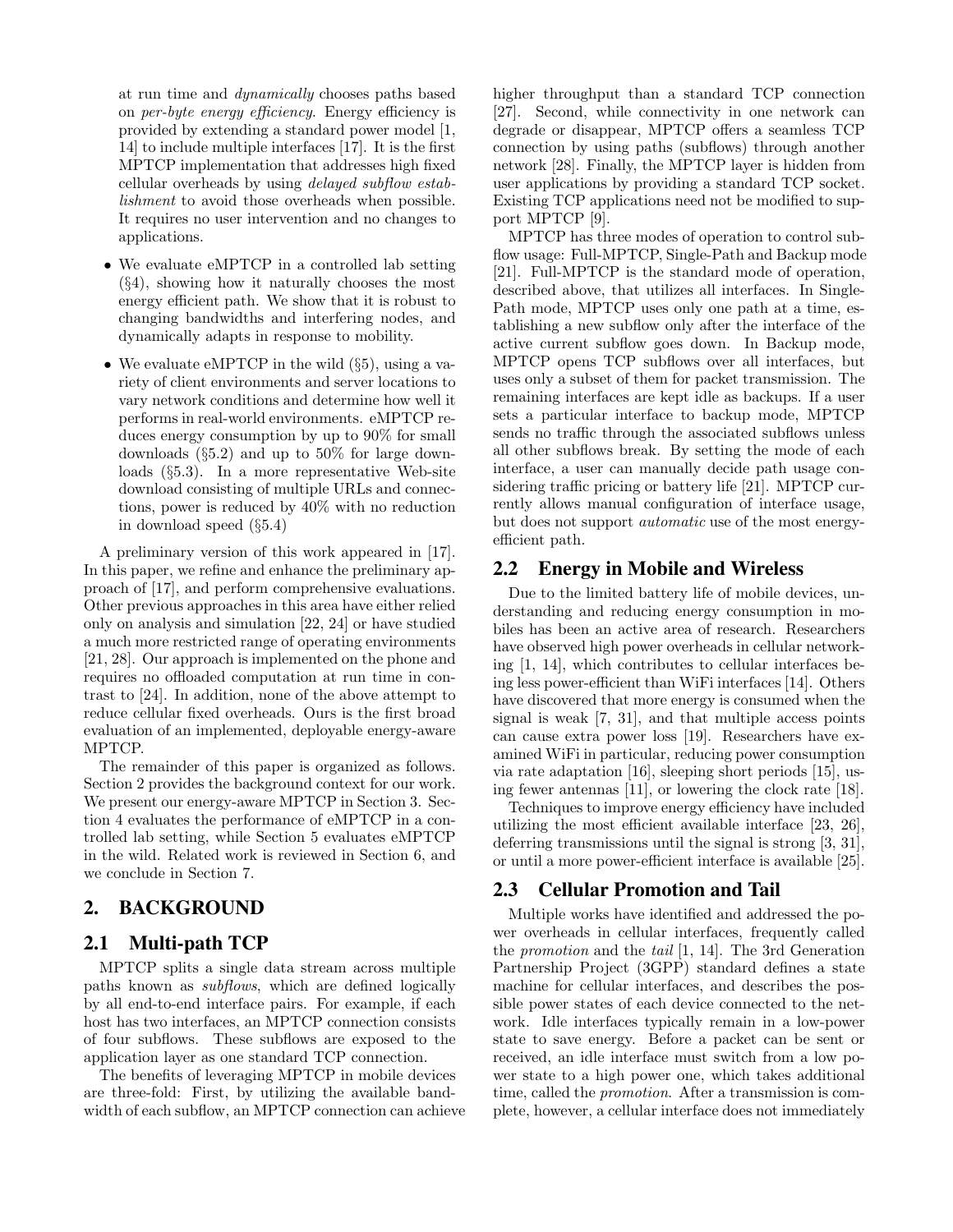

**Figure 1: Fixed Energy Cost: WiFi and Cellular**

| Name               | Samsung Galaxy S3    | LG Nexus 5       |
|--------------------|----------------------|------------------|
| Release Date       | May 2012             | Nov 2013         |
| App.               | Qualcomm             | Qualcomm         |
| Processor          | <b>MSM8960</b>       | 8974-AA          |
| Semiconductor      | $28nm$ LP            | 28nm HPM         |
| Android<br>Version | $4.1.2$ (Jelly Bean) | $4.4.4$ (KitKat) |
| Kernel Version     | 3.0.48               | 3.4.0            |
| WiFi chipset       | <b>Broadcom</b>      | <b>Broadcom</b>  |
|                    | <b>BCM4334</b>       | <b>BCM4339</b>   |

**Table 1: Mobile Devices**

return to the lower power state. Instead, ostensibly to save energy, the interface remains in the high power state for a period of time. If there is no further packet transmission during that period, the interface then returns to the low power state. This period is called the *tail*, and can last 6–12 seconds depending on the provider. Given its length, the tail contributes a significant portion of the energy cost for transmission, especially for short transfers. We refer to these as the fixed energy overheads. Our mobile devices share these overheads, as shown in Figure 1. Device specifications are given in Table 1.

## 3. ENERGY AWARE MPTCP

In this section, we present the design and implementation of eMPTCP.

#### 3.1 Overview

eMPTCP's goal is to reduce energy consumption compared to standard MPTCP, while minimizing additional delay. It does this by dynamically choosing paths based on estimated energy efficiency. It also tries to avoid unnecessary cellular fixed costs by delaying subflow establishment over cellular interfaces, unless it believes it is more energy efficient to do so.

To this end, eMPTCP requires an energy model that captures power consumption according to network interface usage. There is a large body of literature that considers mobile devices' energy consumption based on bandwidth, signal strength, simultaneous use of interfaces, and so on  $[1, 7, 14, 17, 20]$ . We utilize our existing parameterized energy model described in [17] to generate the required information for eMPTCP.

Figure 2 presents the architecture of the eMPTCP



**Figure 2: eMPTCP Architecture**

implementation. Four core components are depicted that extend the regular MPTCP implementation at the transport layer: The *bandwidth predictor* (*§*3.2) monitors bandwidths over all active subflows and predicts future bandwidths. The *energy information base* (*§*3.3) holds the transition thresholds, indexed by bandwidth, for selecting which interfaces to use. The *path usage controller* (*§*3.4) makes decisions about which subflows to utilize, based on information retrieved from the bandwidth predictor and the energy information base. The *delayed subflow* (*§*3.5) module manages subflow establishment requests and delays them if necessary, based on information from the other two components. We describe each component in turn.

#### 3.2 Bandwidth Predictor

The bandwidth predictor samples all active subflow throughputs and predicts their future values. By querying the routing information at the Internet layer, the bandwidth predictor identifies the interfaces associated with active subflows and categorizes predictions per interface. The sampling interval  $\delta$  for each subflow is chosen based on its measured round-trip time (RTT) during subflow establishment, i.e., the elapsed time for the TCP three way handshake. Throughput predictions are made using a Holt-Winters time-series forecasting algorithm [30], which is known to be more accurate than formula-based predictors [13].

If an interface is inactive, the bandwidth predictor will not have any current throughput information about that interface. This can occur for two reasons: because the interface was activated but is now deactivated, or because it has never been activated. If the interface was deactivated, the bandwidth predictor uses old observed samples together with new sampled throughputs. If the interface has *never* been activated, the predictor assumes non-zero throughput (e.g., 5 Mbps) as an initial bandwidth for the interface to allow eMPTCP to probe the path through the interface.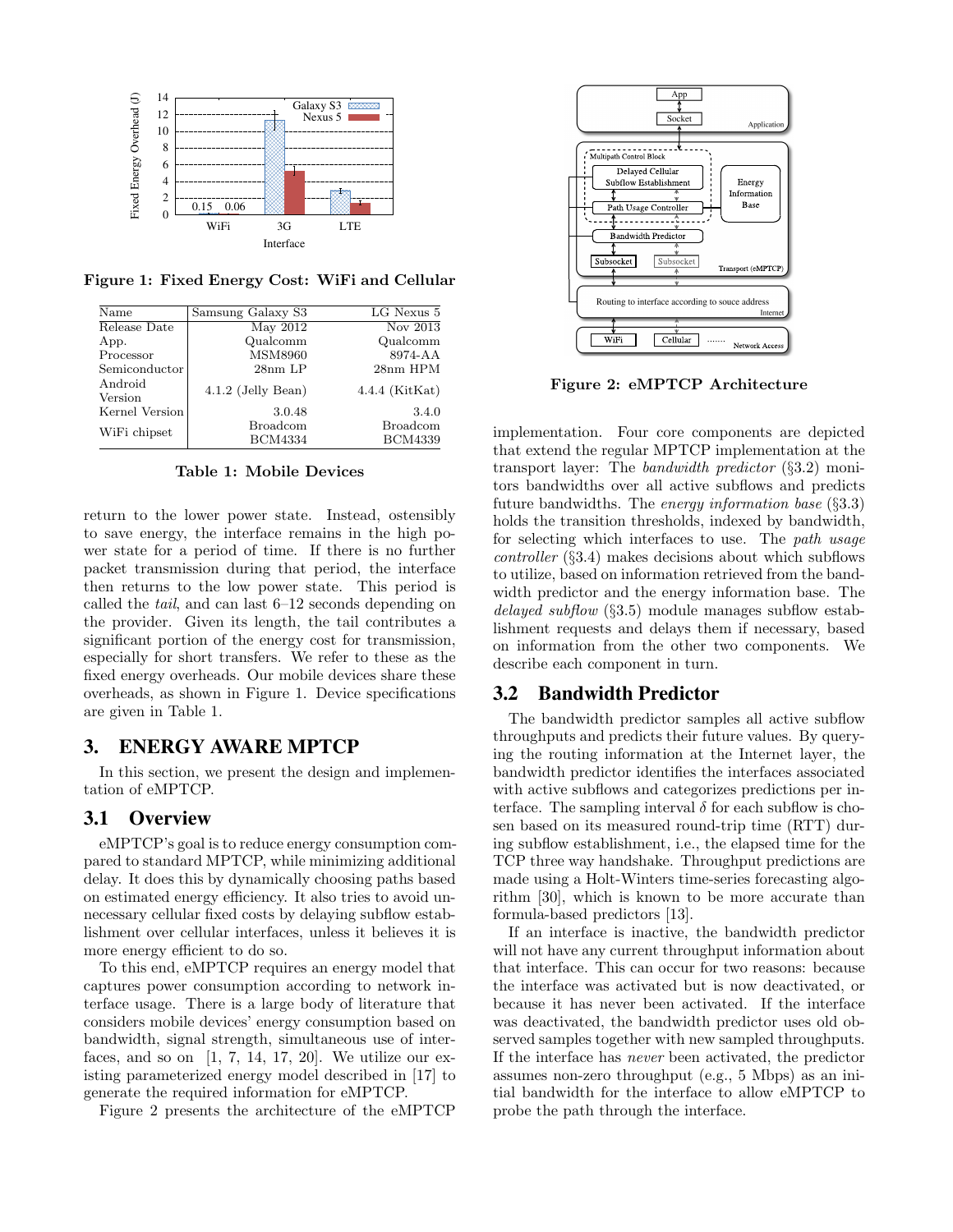

**Figure 3: Energy Efficiency per Downloaded Byte (Samsung Galaxy S3)**

## 3.3 Energy Information Base

The Energy Information Base (EIB) contains the data required for eMPTCP to decide which interface(s) to use to maximize energy efficiency. Since we cannot predict the amount of data remaining to be transferred, eMPTCP assumes a large transfer and defines efficiency in terms of per-byte energy consumption. This information is computed offline using our parameterized model for energy consumption that accounts for multiple interfaces [17] and generates the EIBs for two mobile devices listed in Table 1. Note that any energy model generated by state-of-art techniques such as [33, 34] can be used to populate the EIB.

Given the energy model, we are able to characterize the operating region where MPTCP is more energy efficient than standard single-path TCP over Cellular or WiFi. For example, Figure 3 shows the *relative* energy consumption per downloaded byte over both WiFi and LTE on the Samsung Galaxy S3, normalized by the amount of energy consumed using the best single interface (WiFi or LTE). The Figure is a grey-scale heat map where the darker the area, the more energy-efficient MPTCP is. At the left side of the region, TCP over LTE is the most energy efficient, whereas on the right side TCP over WiFi is the most efficient. In the region defined by the "V" shape, inside the solid white curves, using both interfaces consumes the smallest amount of energy to download a byte. This heat map is instantiated in the EIB.

The EIB represents this data as an array, indexed by the observed LTE throughput, where each entry includes two WiFi throughputs. This pair of throughputs specifies the transition points where eMPTCP should switch from a single interface to multiple interfaces and vice versa. For example, in the second row in Table 2, given an observed LTE throughput of 1 Mbps, if the observed WiFi throughput *<* 0.134 Mbps, LTEonly should be used; if the observed WiFi throughput *≥* 0.502 Mbps, WiFi-only should be used; otherwise, both should be used.

| LTE Thpt. | WiFi throughput (Mbps) |           |
|-----------|------------------------|-----------|
| (Mbps)    | LTE Only               | WiFi Only |
|           | Threshold              | Threshold |
| 0.5       | < 0.043                | > 0.234   |
| 1.0       | < 0.134                | > 0.502   |
| 1.5       | ${}< 0.209$            | > 0.803   |
| 2.0       | < 0.304                | >1.070    |
|           |                        |           |

**Table 2: Example of Energy Information Base**

#### 3.4 Path Usage Controller

The path usage controller dynamically decides which paths to use based on energy efficiency. Once a multipath connection is established, eMPTCP dynamically decides which interfaces to use by retrieving the current estimates from the bandwidth predictor and using them to query the EIB. If data needs to be queued on a subflow, the subflow with the highest per-byte energy efficiency is chosen. Thus, eMPTCP seeks a local optimum in terms of total energy consumption.

To prevent oscillations, our algorithm uses a 10% 'safety factor' when switching from one state to another. Continuing the earlier example (second row of Table 2), if eMPTCP is using both interfaces, it requires a predicted WiFi throughput of 0.552 Mbps, not 0.502, to transition to WiFi-only. Similarly, if eMPTCP is using WiFi-only, it would require a predicted WiFi throughput of 0.452 Mbps to switch to both interfaces. This adds some hysteresis to the system and prevents it from switching states too frequently.

Note that, eMPTCP does not typically switch to using a cellular interface only, since the expected gain is not much more than using both.

#### 3.5 Delayed Subflow Establishment

When data transfers are small, we wish to avoid any unnecessary expenditure of power establishing a cellular subflow, with the attendant energy costs of the promotion and tail states. To this end, if a cellular interface is not already active, eMPTCP introduces a delay between WiFi and 3G/LTE subflow establishment. The cellular subflow is not started until after eMPTCP receives  $\kappa$  bytes through the WiFi interface, thus avoiding these fixed overheads when transferring data fewer than *κ* bytes.

Even after  $\kappa$  bytes of data have been transferred, eMPTCP still postpones a cellular subflow establishment if the measured WiFi throughput is large enough such that using WiFi-only is more energy-efficient than using both interfaces, as indicated by the energy information base.

If the available WiFi throughput is poor, solely using the WiFi subflow until *κ* bytes are transferred can be less energy efficient than using both interfaces. Indeed, *κ* may never be reached on a slow WiFi subflow. To preclude this scenario, eMPTCP also uses a timer to trigger cellular subflow establishment. If the timer expires af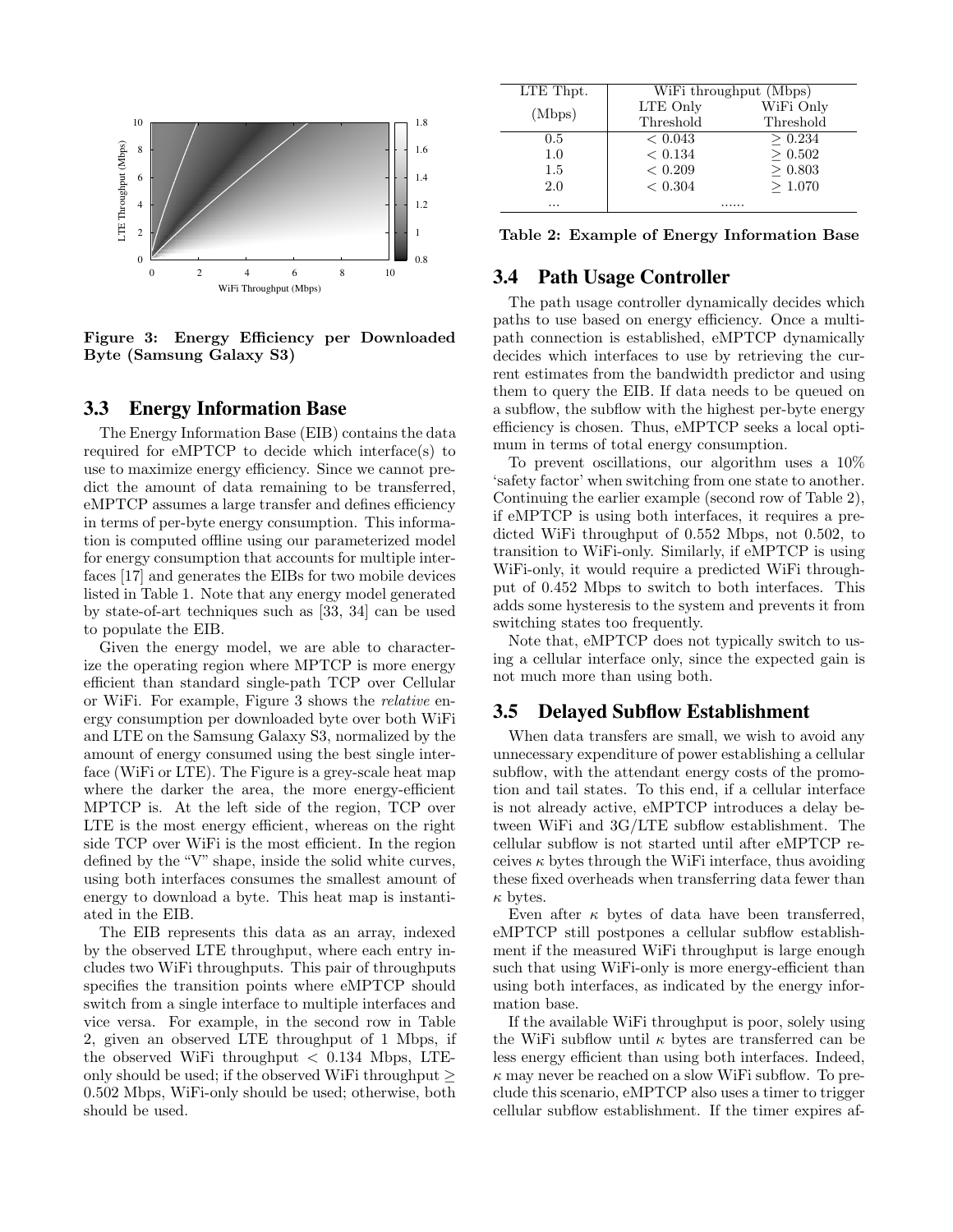ter *τ* seconds, eMPTCP establishes a cellular subflow, even if fewer than  $\kappa$  bytes have been transferred. The time threshold  $\tau$  needs to be tuned to correctly estimate WiFi throughput:  $\tau$  must be larger than or equal to the time required to collect enough samples after the WiFi subflow throughput stabilizes. Suppose  $B_W$  is the available throughput over WiFi, *Winit* the initial congestion window size,  $R_W$  the WiFi RTT, and  $\phi$  the number of required samples. Then the condition for  $\tau$  is:

$$
\tau \ge R_W \times \left(\log_2 \frac{B_W \times R_W + W_{init}}{W_{init}} + \phi\right) \tag{1}
$$

eMPTCP also postpones cellular subflow establishment if the current MPTCP connection is in an idle state with no transmission activity, even if the timer *τ* expires. This avoids unnecessary cellular subflow establishment for idle connections, as some applications (e.g., HTTP [8]) hold connections open in idle states even after completing data transfer. eMPTCP regards a connection as idle if it does not send or receive any packets during an estimated RTT.

#### 3.6 Implementation

We have implemented eMPTCP in the Android versions specified in Table 1. We focus on downloads over the WiFi and LTE interfaces since they are more common. Each component of eMPTCP utilizes the routing information at the Internet layer to identify the interface associated with a subflow (subsocket). eMPTCP checks the destination entry of the socket. The destination entry (struct dst\_entry) includes a pointer to the related network device (struct net\_device \*dev) which has a name of the interface and a pointer to the wireless device information (struct wireless\_dev \*ieee80211\_ptr). Thus, eMPTCP can identify whether a socket is associated with a WiFi interface or not by checking if dev has a valid ieee80211\_ptr.  $\tau \geq R_W \times \left(\log_2 \frac{B_W \times R_W + W_{init}}{W_{init}} + \phi\right)$  (1)<br>
WMPTCP also postpones cellular subflow establishment<br> **Figure 4:**  $\theta$ <br>
WMPTCP connection is in an identicate with<br>
the Correction establishment (**Figure 4:** organism) and t

MPTCP requires a default primary interface with which to initiate and receive transfers. Since WiFi is more energy efficient than cellular on our equipment and has negligible promotion and tail costs, as shown in Figure 1, we use WiFi as the default interface.

Once eMPTCP decides path usage for better energy efficiency, eMPTCP accordingly adds an MP PRIO option [10], which changes the priority of subflows, to the next packet to be transmitted; for example, MP PRIO indicating that LTE subflow is in low priority is added in the next packet if using LTE is energy inefficient.

When the device re-uses a path over an interface suspended by the path usage controller, the sender needs to utilize the additional subflow quickly. To this end, eMPTCP disables the CWND reset after an idle period longer than the retransmission timeout in RFC2861 [12] to ensure that a subflow avoids unnecessary slow-start when eMPTCP starts re-using the subflow. In addition, eMPTCP sets the measured round trip time (RTT) of the new subflow to zero. This modification enables a



**Figure 4: Operating Region where MPTCP is the Most Energy Efficient to Complete an Entire Transfer (Samsung Galaxy S3)**

scheduler, since it selects a subflow with the lowest RTT for packet transmission [29]. Note that this is only for *re-used* subflows; new subflows behave the same as standard MPTCP in terms of CWND and RTT.

# 4. EVALUATION IN A CONTROLLED LAB

The goal of our first set of experiments is to investigate the behavior of eMPTCP in an environment where we can control wireless conditions. We first examine a static configuration (*§*4.2), then vary the WiFi bandwidth (*§*4.3). We examine the impact of background traffic (*§*4.4), and then the impact of mobility(*§*4.5). We explore how well eMPTCP adaptively controls path usage to obtain greater energy efficiency than standard MPTCP, as well as the impact on download time.

## 4.1 Setup

The mobile devices access a wired server, running Ubuntu Linux 12.04 with the MPTCP implementation [29]. The server is connected to our campus network through a single Gigabit Ethernet interface. Mobile devices can communicate with the server over the Internet using a WiFi access point (IEEE 802.11g), 3G or 4G cellular interfaces from AT&T. Energy traces are collected using the techniques described in [17].

For the controlled experiments with bandwidth changes, the mobile device downloads a large file while experiencing changing network conditions. We compare eMPTCP to standard MPTCP and TCP over WiFi in several scenarios, using the Samsung Galaxy S3.

We set eMPTCP parameters as follows. The download amount threshold  $\kappa$  to postpone an LTE subflow is set to one MB. This is because MPTCP is rarely more energy efficient than single path TCP when downloading a file smaller than this size. Figure 4 presents the calculated throughput region where MPTCP is more energy efficient than TCP over WiFi-only and LTE-only, for 1 MB, 4 MB, and 16 MB downloads. Based on our energy model in [17], the regions inside the curves of each size correspond to the throughput values where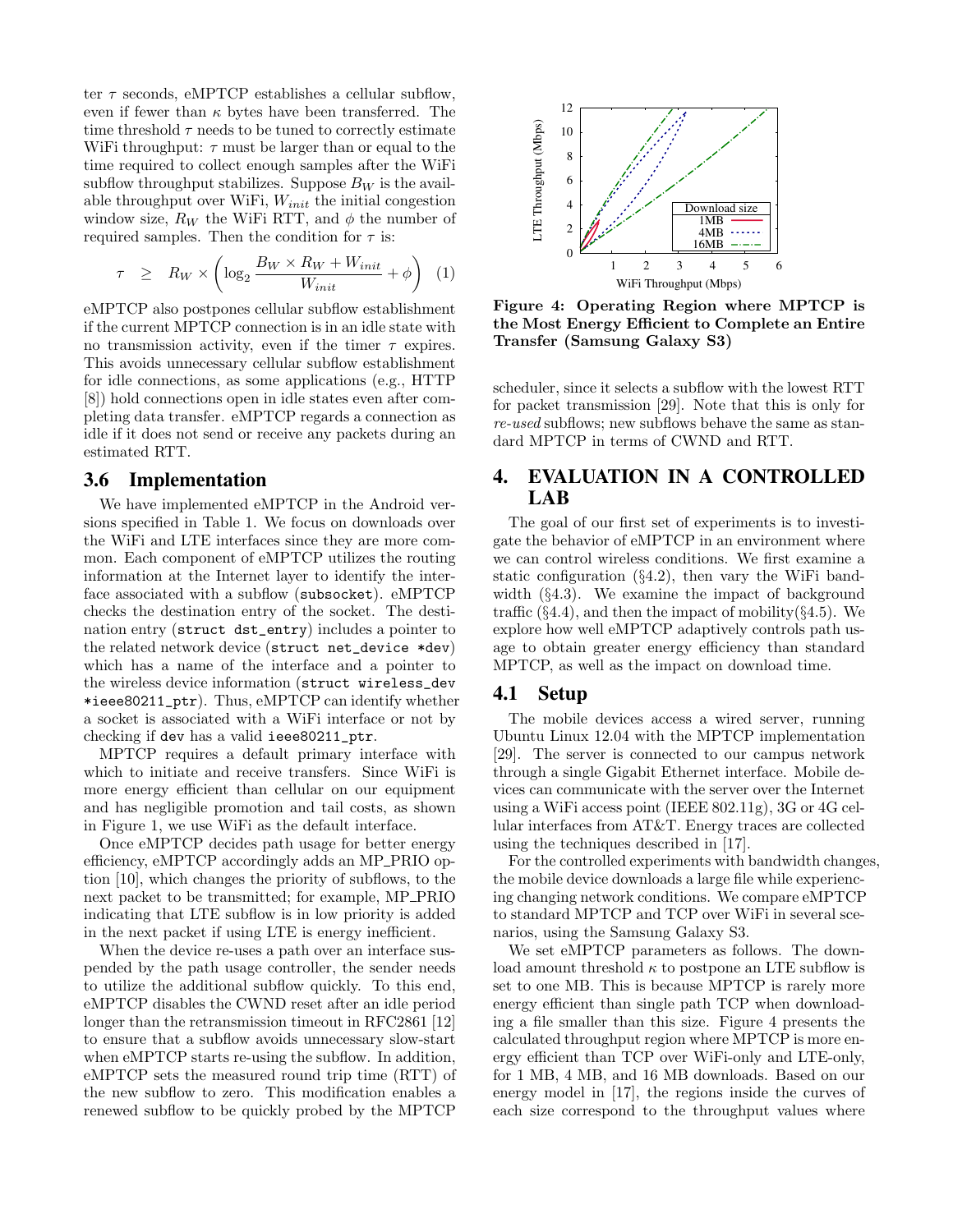

**Figure 5: Static Good WiFi Comparison**



**Figure 6: Static Bad WiFi Comparison**

MPTCP is more energy efficient than single-path TCP to download a file of that size. The timer threshold  $\tau$  is set to three seconds: given our experimental setting, the estimated condition based on equation (1) to guarantee ten bandwidth samples is  $\tau \geq 2.67s$ . While these values have worked well for our experiments, refining them to improve performance remains a subject for future work.

## 4.2 Experiments with Static Configuration

The purpose of these experiments is to show that, in relatively simple static environments, eMPTCP makes the proper path decisions to reduce power consumption. We measure energy consumption and download time of eMPTCP, MPTCP, and TCP over WiFi for two extreme cases: persistent high (*>*10Mbps) and low (*<*1Mbps) WiFi bandwidth while the device downloads a 256 MB file at a fixed location. Figures 5 and 6 compare the energy consumption and download times averaged over five runs for the two cases. In the first case, WiFi bandwidth is high, and thus using it is more power efficient than using either LTE or both interfaces. Figure 5 shows that eMPTCP chooses WiFi-only, effectively behaving similar to single-path TCP over WiFi. In contrast, when WiFi bandwidth is small (*<*1Mbps), and thus less energy-efficient than LTE, Figure 6 shows that eMPTCP yields almost the same performance as MPTCP by using both interfaces (after the LTE startup delay determined by parameters  $\kappa$  and  $\tau$ ). This illustrates that eMPTCP automatically seeks the most energy efficient path usage without user involvement.

# 4.3 Experiments with Bandwidth Changes

Next we examine how robust eMPTCP is to changes



**Figure 7: Accumulated Energy Consumption Example with Random WiFi Bandwidth Change**



**Figure 8: Random WiFi Bandwidth Changes**

in network bandwidth. Here, WiFi link bandwidth is modulated by a two state on-off process with exponentially distributed times spent in the on or off state with a mean of 40 seconds. The bandwidth provided by the AP is *≤*1Mbps or *≥*10Mbps, depending on its state. Measurements are taken while the device downloads a 256 MB file at a fixed location.

Figure 7 presents an example time series trace of the accumulated energy consumption of eMPTCP, MPTCP, and TCP over WiFi for a single run with random WiFi bandwidth changes. At the beginning of the trace, after the LTE startup delay, eMPTCP uses both interfaces since WiFi throughput is too small to be energy efficient. However, eMPTCP suspends the LTE subflow after the WiFi bandwidth increases at around time 60, while MPTCP continues to use both interfaces. By suspending the LTE subflow, eMPTCP spends approximately 20% less energy than standard MPTCP at the cost of a 40% larger download time. Compared to single-path TCP over WiFi, eMPTCP both completes the download sooner (by about 50%) and consumes less energy (by about 15%).

Figure 8 compares energy consumption and download time averaged over ten runs. This figure, as well as similar ones to follow, uses a symbol to show the sample mean together with horizontal bars of length twice the standard error of the mean (SEM). The quantity SEM for a sample  $x_1, x_2, \ldots, x_n$  is given by the expres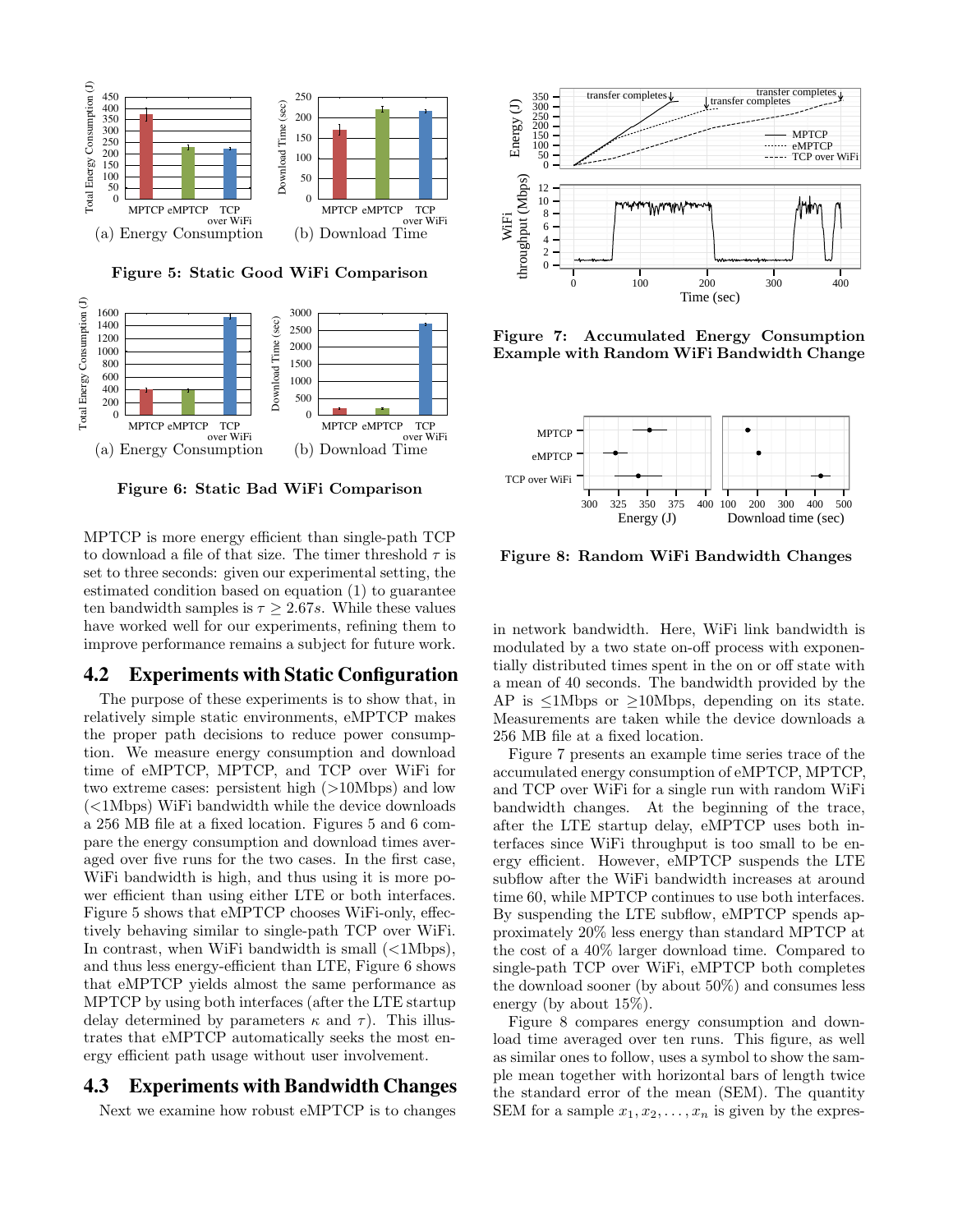sion  $s/\sqrt{n}$  where

$$
s = \sqrt{\frac{1}{n-1} \sum_{i=1}^{n} (x_i - \overline{x})}
$$
 (2)

is the sample standard deviation and  $\bar{x} = \frac{1}{n} \sum_{i=1}^{n} x_i$  is the sample mean. In this set of experiments, eMPTCP consumes approximately 8% and 6% less energy on average than MPTCP and TCP over WiFi, respectively. However, eMPTCP is approximately 22% slower on average than MPTCP since it utilizes the LTE subflow only when the LTE subflow can improve energy efficiency. In contrast to single-path TCP over WiFi, by utilizing an LTE subflow when WiFi throughput is *≤*1 Mbps, eMPTCP completes downloads twice as fast and consumes less energy. Note that the performance gain achieved by eMPTCP differs according to how WiFi bandwidth changes. If WiFi bandwidth changes frequently, the switching overhead in eMPTCP may become noticeable as an LTE interface triggers a promotion and tail state each time that it starts to be used again.

#### 4.4 Experiments with Background Traffic

In this section we investigate how well eMPTCP copes with random background traffic. It is well known that multiple WiFi nodes can contend for the air channel, causing interference and loss (e.g., [19]). Background traffic causes contention and interference in the communication channel, resulting in throughput changes similar to link bandwidth changes. In these experiments, we utilize  $n = 2$  or  $n = 3$  interfering nodes, which use the same WiFi channel as the mobile device. While the device downloads a 256 MB file at a fixed location, each node generates UDP traffic according to a two state Markov on-off process, with rates (per second)  $\lambda_{on}$  and  $\lambda_{\text{off}}$ . We fix  $\lambda_{\text{on}} = 0.05$ , and then perform experiments with  $\lambda_{\text{off}} = 0.025$  and  $\lambda_{\text{off}} = 0.05$ . As in Section 4.3, we control background traffic for the WiFi channel only.

Figure 9 shows sample throughput traces of MPTCP and eMPTCP when two interfering nodes turn traffic on and off with  $\lambda_{on} = 0.05$  and  $\lambda_{off} = 0.025$ . We observe that standard MPTCP avoids aggressive use of the LTE subflow when the WiFi subflow provides high bandwidth, e.g., during the interval 10–60 seconds in Figure 9. This is because the MPTCP subflow scheduler chooses the WiFi subflow for packet transmission because it has a large CWND and the smallest RTT [29]. However, MPTCP consumes energy utilizing the LTE subflow even though the throughput gain is small. In contrast, eMPTCP suspends the LTE subflow when WiFi bandwidth is sufficiently large in order to avoid energy inefficient path usage. Note that at around time 60, the LTE throughput of MPTCP increases more slowly than that of eMPTCP. This is because the LTE subflow of MPTCP is in congestion avoidance after experiencing a loss at time 10 while that of eMPTCP is in slow-start



**Figure 9: Example Throughput Trace with Random WiFi Background Traffic (** $n = 2$ ,  $\lambda_{on} = 0.05$ , and  $\lambda_{\text{off}} = 0.025$ )



**Figure 10: Comparison normalized relative to MPTCP in Random WiFi Background Traffic**

since it is used for the first time. In Figure 9, eMPTCP incorrectly uses an LTE subflow in the intervals [140, 150] and [190, 200]. This is due to sudden decreasing WiFi throughputs, which result in incorrect throughput predictions. However, eMPTCP stops using the LTE subflow after the WiFi estimates improve.

Figure 10 presents the average energy consumption and download times for different values of *n* and  $\lambda_{\text{off}}$ , in percentage terms relative to MPTCP, i.e., smaller numbers are better, and numbers lower than 100% are better than standard MPTCP. MPTCP's place on the Figure is denoted by the red dashed line. Values are averaged over five experiments.

Figure 10 shows that eMPTCP consumes less energy than MPTCP as *n* and  $\lambda_{\text{off}}$  decreases. When  $\lambda_{\text{off}}$  = 0*.*025, we observe that the eMPTCP and WiFi-only are more efficient that MPTCP when  $n = 2$ . Recall that the energy efficiency of eMPTCP improves when it can suspend an LTE subflow in situations where using WiFi only is more energy efficient. Larger numbers of interfering WiFi nodes result in more losses caused by collisions when background traffic is present, resulting in more CWND decreases. Thus, the device is likely to obtain a larger TCP throughput with a larger CWND when there is no background traffic, resulting in a greater energy efficiency of TCP over WiFi and eMPTCP. Note that TCP over WiFi is most energy efficient when  $n = 2$  and  $\lambda_{\text{off}} = 0.025$ . However, as shown in Figure 10, in that setting, TCP over WiFi requires twice as much time to complete a download as eMPTCP, while it consumes just 11% less energy.

As shown in Figure 10, MPTCP provides the smallest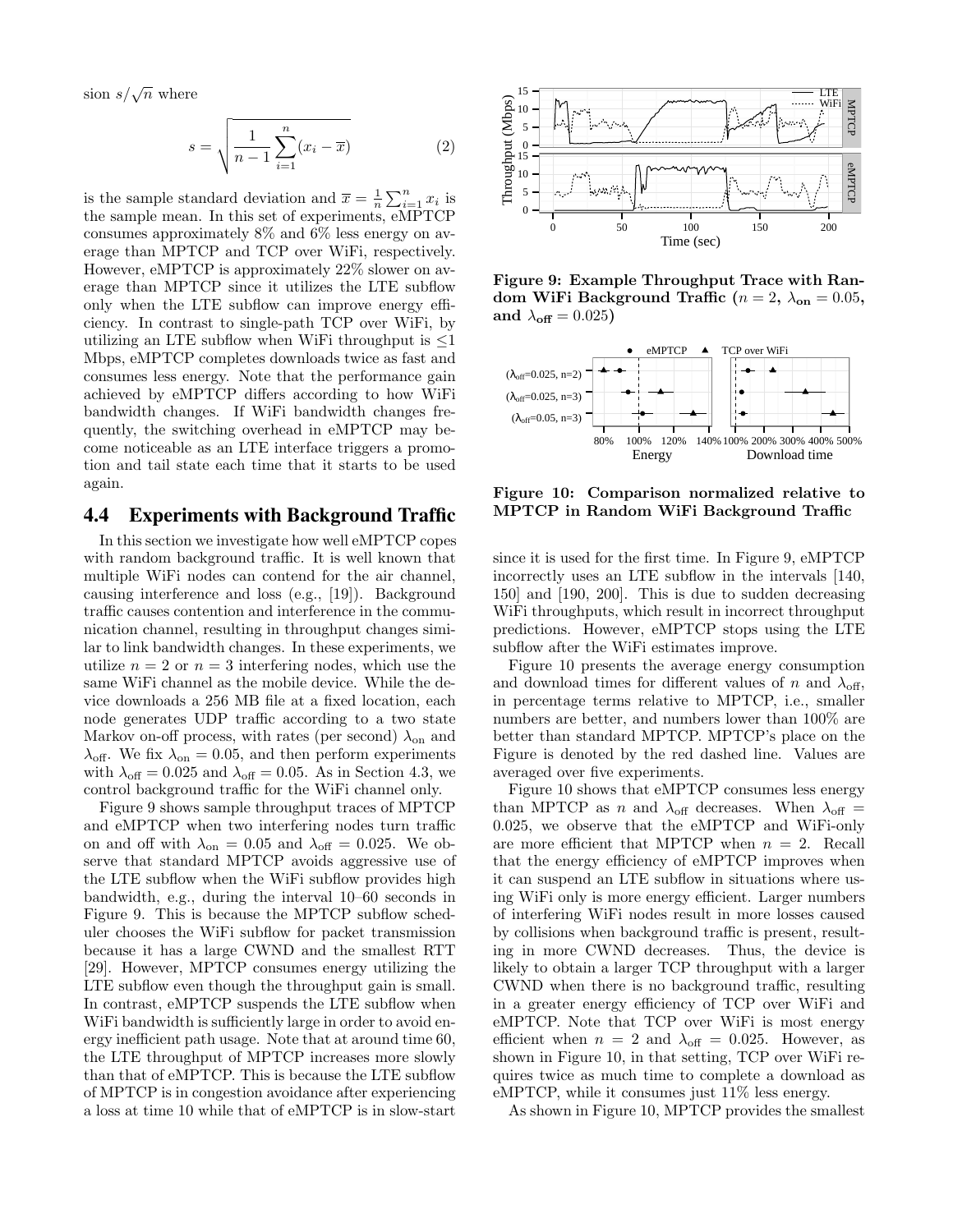

**Figure 11: Mobile Scenario inside UMass CS building. Route starts at the blue point. The red square is the AP. The red dashed circle is the estimated usable access range of the AP.**

download times, regardless of the values of *n* and  $\lambda_{\text{off}}$ , since it always utilizes the LTE subflow. In addition, as expected, the download time of TCP over WiFi becomes significantly larger as *n* and  $\lambda_{\text{off}}$  increase. Compared to MPTCP, download times under eMPTCP are 20-40% larger while energy consumption is 9-11% lower. This may be because eMPTCP sometimes poorly predicts available bandwidth due to fluctuating throughputs, as illustrated in Figure 9, and it also incurs additional energy overhead when suspending and resuming an LTE subflow due to the promotion and tail costs. Compared to single-path TCP over WiFi, eMPTCP reduces download time by up to 70%, while at the same time using less energy.

#### 4.5 Experiments with Mobility

The focus of this section is to determine how well eMPTCP performs and adapts in a mobile scenario. We take measurements while moving for 250 seconds along the route shown in Figure 11. To make our comparison between MPTCP and eMPTCP as fair as possible, we use the same route for the experiments.

Figure 12 presents example traces of accumulated energy consumption from our mobile scenario. In this experiment, the device is sometimes within WiFi communication range, and sometimes outside it, depending on its location. As the device moves outside the communication range, WiFi throughput decreases, e.g., the duration around 25-40 seconds in Figure 12. At the beginning of the route, MPTCP starts by establishing both subflows, whereas eMPTCP postpones establishing an LTE subflow, since WiFi throughput is high enough to be more energy efficient than using both interfaces. However, eMPTCP establishes an LTE subflow after the WiFi bandwidth decreases when the device is leaving the AP communication range (at around 25 seconds in Figure 12). Then, whenever the device cannot obtain enough WiFi bandwidth to be more energy efficient than using both interfaces, eMPTCP utilizes the LTE subflow rather than only using the bad WiFi subflow. In this experiment, we observe that since



**Figure 12: Example of Accumulated Energy Consumption with Mobile Scenario**



**Figure 13: Mobile Scenario Comparison**

the device is inside WiFi communication range most of the time, eMPTCP utilizes the LTE subflow only for a few short periods. Therefore, as shown in Figure 12, the slope of eMPTCP's accumulated energy consumption (the energy consumption per second) is larger than that of TCP over WiFi, but smaller than that of MPTCP.

We now examine the per-byte energy efficiencies of MPTCP, eMPTCP, and single-path TCP over WiFi. Figure 13 compares the energy consumption per byte and download amount for 250 seconds averaged over five runs. eMPTCP's energy consumption per byte is 22% smaller than that of MPTCP and 15% larger than that of TCP over WiFi, since eMPTCP utilizes the LTE subflow for only several short periods. Because WiFi throughput degradation is due only to the distance between the AP and device (as there is no WiFi background traffic in these experiments), TCP over WiFi is slightly better in terms of energy efficiency than eMPTCP, corresponding to the case when  $n = 2$ and  $\lambda_{\text{off}} = 0.025$  in Figure 10.

Focusing on the amount of data downloaded during the experiments, we observe that eMPTCP downloads 25% less data than MPTCP, while exhibiting 22% lower per-byte energy costs. Here, eMPTCP roughly loses about the same in performance that it saves in energy, due to the overhead of switching between WiFi-only and using both interfaces. eMPTCP downloads 28% more data than single-path TCP over WiFi even though it yields almost as good per-byte energy efficiency (just 8% more energy consumption per byte).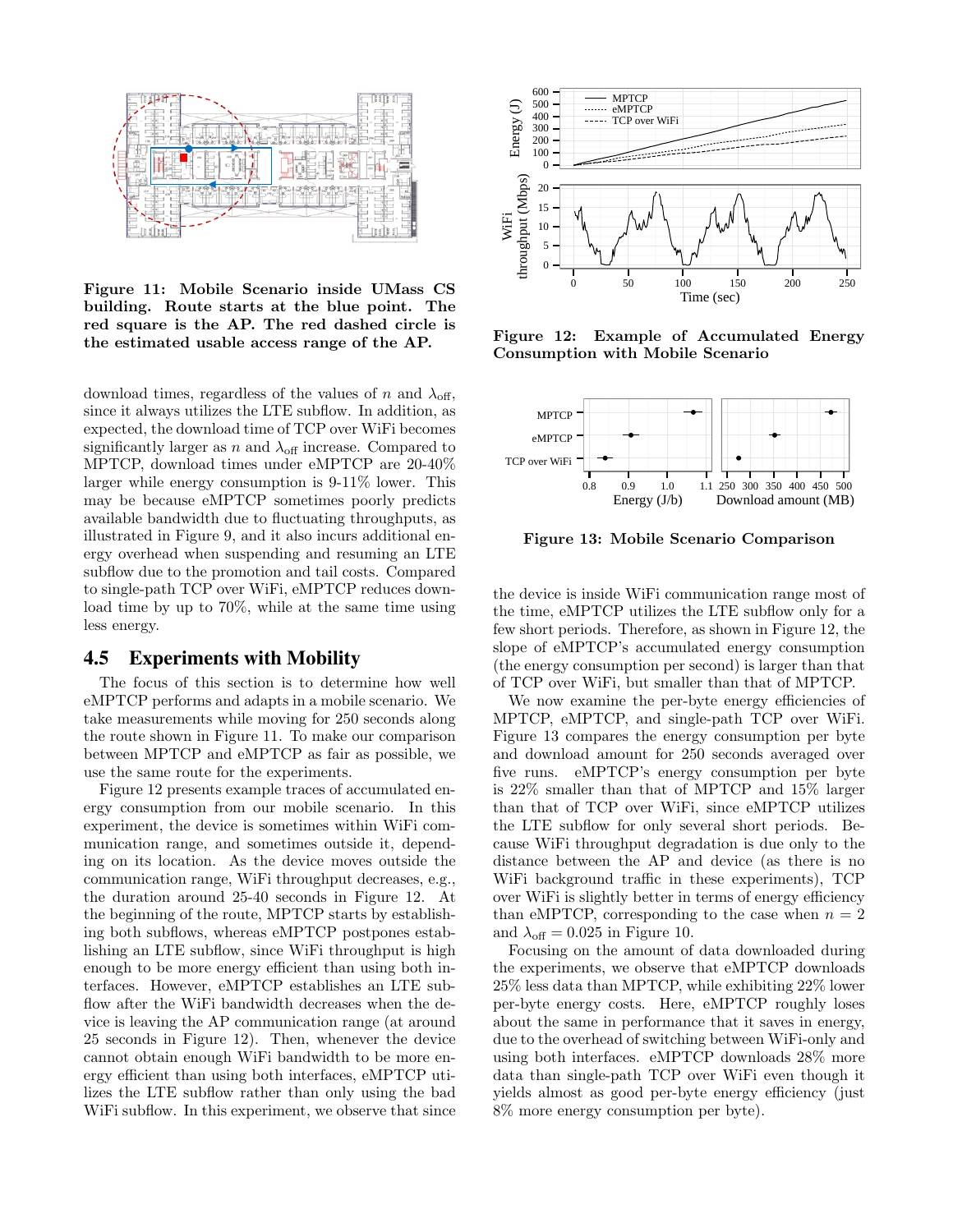## 4.6 Comparison with existing approaches

Raiciu *et. al* [28] propose a simple strategy called MPTCP with WiFi First, where MPTCP only uses WiFi when available, and only uses the cellular network otherwise. This is accomplished by placing the cellular subflow in backup mode and activating it only when WiFi is not available. This simple strategy may seem similar to eMPTCP, however, it cannot take advantage of dynamic situations where TCP over LTE or MPTCP is more energy-efficient than TCP over WiFi. MPTCP with WiFi First can only utilize an LTE subflow when the WiFi subflow explicitly breaks, such as due to a WiFi AP disassociation. For example, in our mobile scenario in Section 4.5, MPTCP with WiFi First would not use the LTE subflow even when the WiFi subflow becomes unusable, e.g., the duration around 25*∼*40 seconds in Figure 12, since the device does not lose the WiFi association. Therefore, if WiFi provides too low bandwidth to be more energy efficient than LTE while it is still associated, MPTCP with WiFi First degenerates into single-path TCP over WiFi, which yields inefficient energy usage as shown in subsections 4.2–4.5. It also needlessly activates the cellular interface at connection establishment.

Pluntke *et al.* [24] introduce a Markov Decision Process (MDP) based MPTCP path scheduler to minimize energy consumption. The MDP based scheduler cannot be computed in the Kernel at run time since it requires expensive computational overhead and a finite state machine of throughput changes with transition probabilities, which makes it hard to be practical in real deployments. Therefore, rather than directly implementing their approach in mobile devices, we generate the MDP based schedulers and simulate their behaviors given our experimental scenarios and energy model. Unit time for state transitions is set to one second as in [24]. Note that the authors consider only 3G and WiFi energy models in which 3G energy consumption becomes lower than WiFi for high data rates. In contrast, LTE energy consumption per *second* never becomes lower than WiFi in our energy model. We observe that the generated MDP schedulers choose WiFi-only for all scenarios, resulting in same energy performance (and limitations) as TCP over WiFi.

## 5. EVALUATION IN THE WILD

We next examine whether eMPTCP provides greater energy efficiency than standard MPTCP in more realistic environments. We deploy MPTCP enabled servers in Asia (Singapore - SNG), Europe (Amsterdam - AMS), and North America (Washington D.C. - WDC). Each server has one network interface on the public Internet. We investigate the performance of eMPTCP when downloading files of different sizes (256 KB for small file transfer and 16 MB for large file transfer) at three locations: a university building where the WiFi AP is connected to the campus network, student housing where



**Figure 14: Trace Categories according to WiFi and LTE throughput - 16MB Downloads**

the AP is connected to the campus network through Cisco Long-Reach Ethernet, and a personal residence where the AP connects to a cable network.

We collect ten traces for each combination of file size, device and server locations. Since network conditions can vary over time, for each configuration we conduct ten iterations of a set of experiments. Each set consists of one run each of eMPTCP, original MPTCP, and single-path TCP over WiFi for the same configuration. The ordering within the set is randomized.

#### 5.1 Trace Categorization

We group the collected traces into four categories based on the qualities of WiFi and LTE, either Good or Bad. We set 8 Mbps as a threshold to decide whether a network is good or bad. Figure 14 presents a scatterplot of measured WiFi and LTE throughputs for all experiments downloading 16 MB files. The scatterplot is divided into the four categories, and the red line indicates the boundary above which MPTCP is more energy efficient than TCP over WiFi for downloading.

#### 5.2 Small File Transfers

Figure 15 presents Whisker plots showing first quartile  $(Q_1)$ , median, third quartile  $(Q_3)$ , and outliers of measured total energy consumptions and download times in the 256 KB traces for each of the four categories. Dots are outliers, which sit outside the range [*Q*<sup>1</sup> *−*  $1.5IQR, Q_3 + 1.5IQR$ , where  $IQR$  is the inter-quartile range defined as  $(Q_3 - Q_1)$ .

In this environment, eMPTCP almost always behaves the same as TCP over WiFi across all categories, yielding significantly less total energy consumption (from 75% to 90%) with statistically similar download times as MPTCP. This is because the transfer is short, can be completed over WiFi, and eMPTCP avoids the tail state power costs of the LTE interface by delaying LTE subflow establishment.

eMPTCP does use the LTE subflow in a few instances, namely the outliers in Figure  $15(a)$  and (b), which exhibit similar values to MPTCP. In these cases, LTE subflow establishment is triggered via timer expiration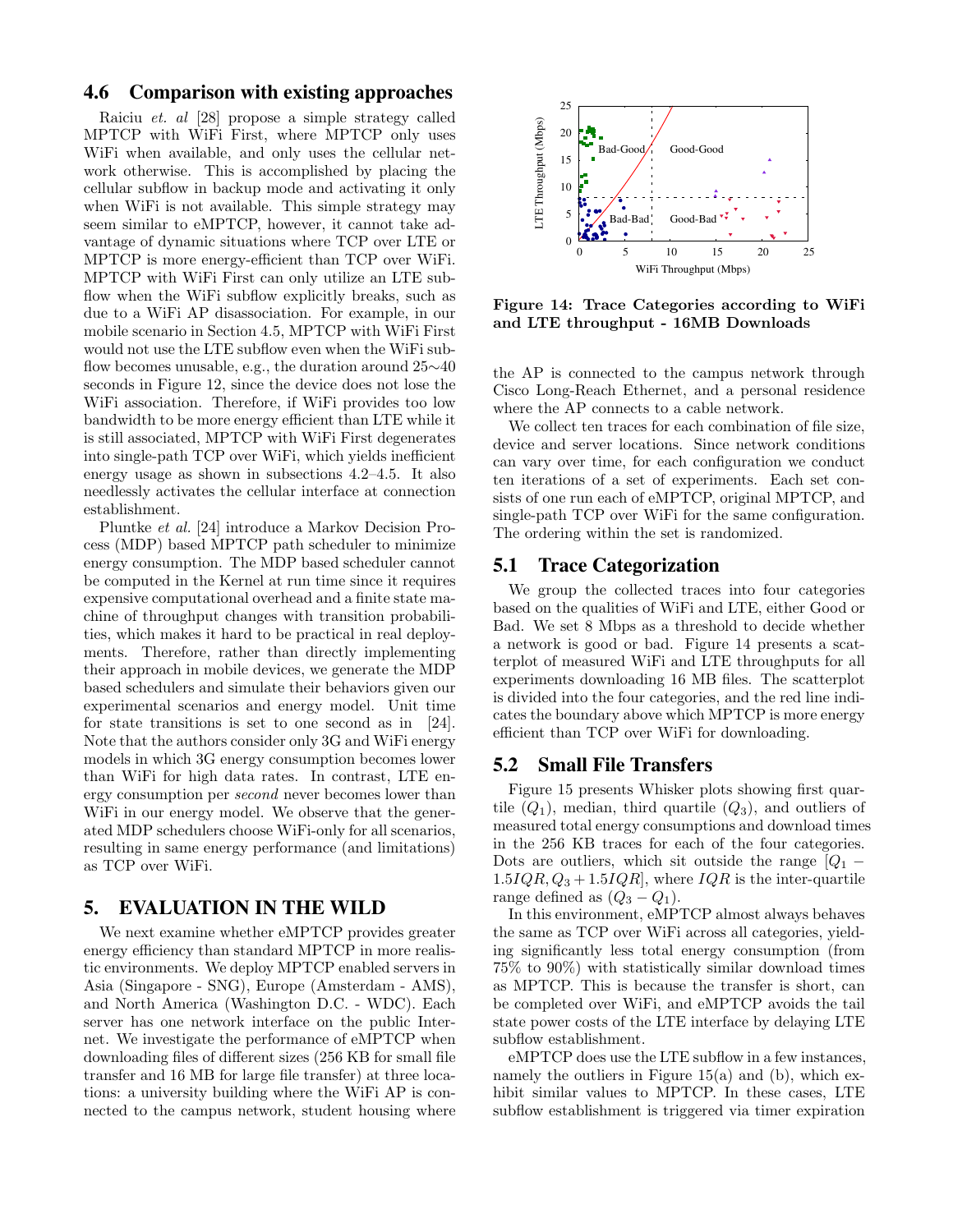

(b) Bad WiFi & Good LTE (c) Good WiFi & Bad LTE (d) Good WiFi & Good LTE

**Figure 15: Small File Transfers (256 KB Downloads)**



(b) Bad WiFi & Good LTE (c) Good WiFi & Bad LTE (d) Good WiFi & Good LTE

**Figure 16: Large File Transfers (16 MB Downloads)**

since the WiFi throughput obtained by eMPTCP is exceptionally small. Recall that after the timer expires, eMPTCP greedily chooses paths based on expected perbyte efficiency without knowing the length of the transfer remaining. Thus, even though the remaining data is too small for eMPTCP to take advantage of LTE's relative energy efficiency in this scenario, eMPTCP uses both because of the extremely slow WiFi.

# 5.3 Large File Transfers

Figure 16 presents Whisker plots of measured total energy consumption and download time of the 16 MB download experiments for each category. We observe the following:

*Bad WiFi & Bad LTE:* eMPTCP consumes 33% less energy than MPTCP and TCP over WiFi, while completing downloads in 20% less time. eMPTCP is the most energy efficient since it adaptively controls path usage according to expected per-byte efficiency. TCP over WiFi exhibits similar energy consumption to standard MPTCP but with roughly 6x longer download times.

*Bad WiFi & Good LTE:* eMPTCP yields similar energy consumption to MPTCP with slightly larger download times. eMPTCP behaves similarly to MPTCP, since the throughput obtained over WiFi is small. The slightly larger download times than MPTCP are due to the delayed LTE subflow establishment. TCP over WiFi performs the worst, both in terms of download time and efficiency, since the WiFi is poor.

*Good WiFi & Bad LTE*: eMPTCP uses roughly 50% of the energy that MPTCP does, since it never utilizes the LTE subflow. TCP over WiFi behaves similarly. eMPTCP takes about 20% longer than MPTCP to complete downloads. eMPTCP essentially behaves the same as TCP over WiFi, and obtains similar results.

*Good WiFi & Good LTE*: This is similar to the above case, since the WiFi is fast and using WiFi-only is more power efficient than using both.

# 5.4 Case Study: Web Browsing

We now examine whether eMPTCP improves energy efficiency with a common application: Web browsing. To this end, we deploy a copy of CNN's home page (as of 9/11/2014), which consists of 107 Web objects, into our MPTCP server in Washington DC. At our department building, we measure the energy consumption and latency to download all objects in the page. We consider the environment in this setting to have good WiFi and good LTE.

Figure 17 shows the average measured energy consumption and latency of MPTCP, eMPTCP, and single-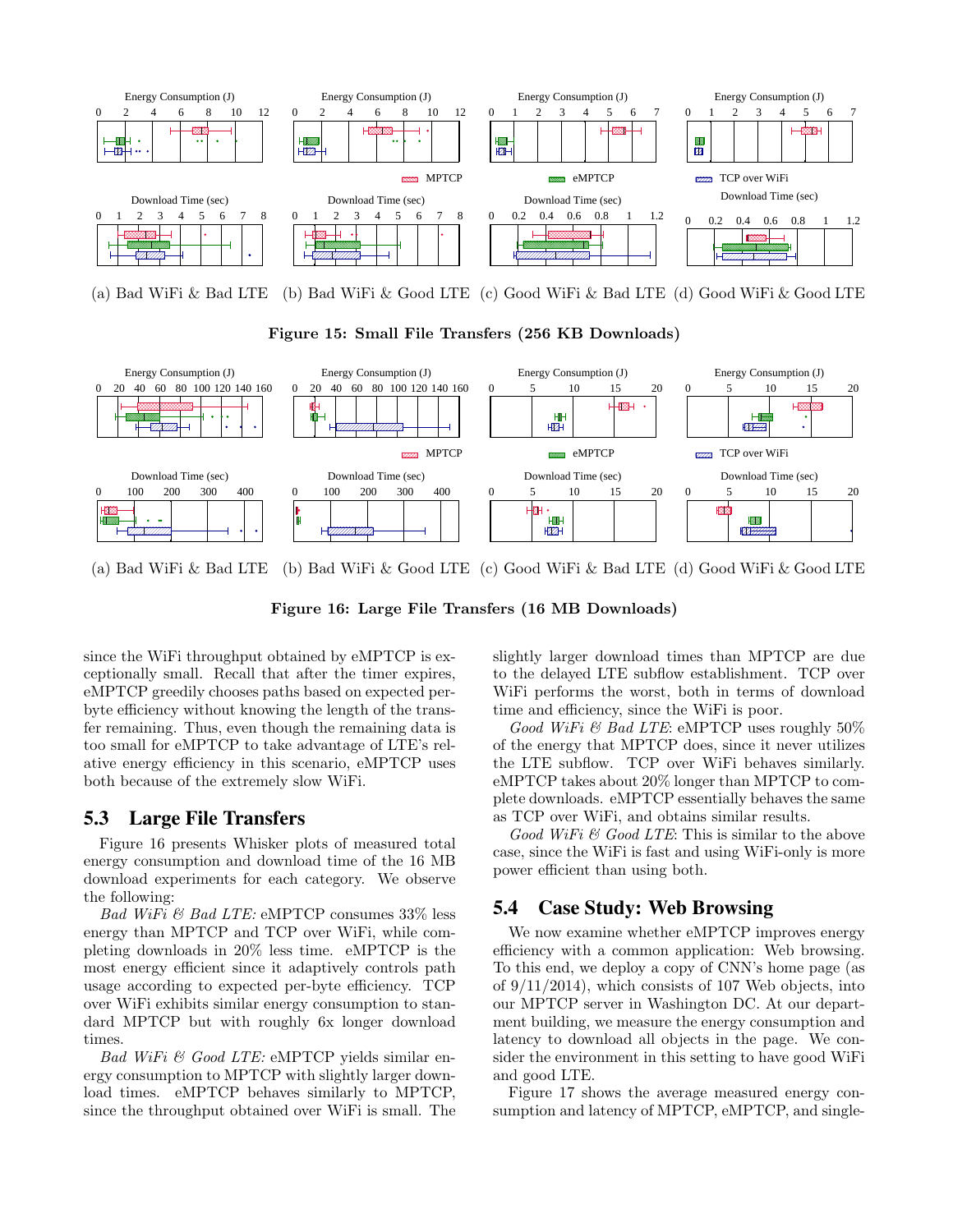

**Figure 17: Web browsing Comparison**

path TCP over WiFi. In this experiment, the Android web browser establishes six parallel (MP)TCP connections to the server (12 subflows for MPTCP), with HTTP persistent connections. Note that the values are averaged over 10 runs and the power consumed for the Web browser application is included in the total energy consumption. As shown in Figure  $17(a)$ , MPTCP consumes 60% more energy (around 10J) than eMPTCP and TCP over WiFi. Since almost of all objects in the Web page are small (*<*256 KB), eMPTCP does not utilize the LTE network and achieves better energy efficiency. Figure 17(b) shows that eMPTCP yields almost the same latency as MPTCP with less energy consumption. This is because, for small downloads, it is hard for MPTCP to obtain gains by utilizing an LTE subflow in the case of small object downloads [4]. In contrast, eMPTCP automatically postpones an LTE subflow establishment unless a user initiates a large data transfer, such as video streaming. If a large transfer occurs, eMPTCP adaptively switches path usage between using both interfaces and WiFi-only, resulting in better energy efficiency than MPTCP. This example is meant to illustrate the potential benefits of eMPTCP for more complex workloads. More representative and exhaustive application scenarios remain as future work.

#### 6. RELATED WORK

Pluntke *et al.* [24] are the first to introduce the concept of scheduling paths in MPTCP to minimize energy consumption. They use a scheduler based on a Markov decision process. Schedules are computationally expensive operations, hence they are computed in the cloud and downloaded periodically to the device, which is impractical for real deployment. They evaluate their scheduler via simulation, using models of device energy consumption. They find they can reduce energy consumption by almost 10% in one out of four scenarios. Our algorithm, in contrast, is evaluated experimentally using a real MPTCP implementation on a physical device, and across many scenarios. It also achieves much higher energy reductions, up to 90%. Pluntke *et al.* [24] is discussed in more detail in Section 4.6.

Raiciu *et al.* [28] look at a number of issues in using MPTCP for mobility, including power consumption. They propose and evaluate a simple strategy that periodically samples both paths for 10 seconds and then uses the more energy-efficient path for 100 seconds. Evaluating their approach via simulation, their method is more energy efficient than an energy-unaware MPTCP implementation, but achieves lower bandwidth. They also propose a strategy called"MPTCP with WiFi First", which exclusively uses WiFi when it is present, and only uses the cellular network when WiFi is unavailable. However, this approach cannot avoid inefficient use of energy due to automatic activation of the cellular interface and the attendant promotion and tail state costs. Raiciu *et al.* [28] are discussed in more detail in Section 4.6.

Paasch *et al.* [21] studied mobile/WiFi handover performance with MPTCP. They also measure energy consumption on a Nokia N950 smartphone for two download scenarios and find that using WiFi alone is more energy-efficient than base MPTCP. They also suggest *Single-Path Mode*, which establishes a new subflow only after the current interface goes down. By setting WiFi as the primary interface, Single-Path Mode MPTCP can avoid the fixed energy overhead for 3G/LTE when WiFi is available.

Compared to our approach, however, both strategies are unable to take advantage of more dynamic situations where TCP over LTE or MPTCP may become more energy efficient than TCP over WiFi. In addition, they can only utilize an LTE subflow when the WiFi subflow explicitly breaks, such as disassociating with an AP.

Peng *et al.* [22] study energy consumption in MPTCP via analysis as a global optimization problem. They present two algorithms, customized for real-time and file transfer, and evaluate them via simulation. While they do utilize an energy model, they do not consider cellular promotion and tail costs, and do not evaluate their approach experimentally.

Bui *et al.* [2] present GreenBag, a middleware system to aggregate bandwidth of asymmetric wireless links for video streaming. GreenBag estimates the available bandwidth of WiFi and LTE and determines the amount of traffic to allocate to each interface. The authors show that GreenBag reduces energy consumption by 14*∼*25% compared with a bandwidth aggregation for throughput maximization. Since GreenBag operates above the TCP layer as a system background process, it only works for modified HTTP requests sent not to original destinations but to GreenBag. Thus, each application needs to be modified to cooperate with GreenBag, making deployment difficult. MPTCP, in contrast, requires no application modifications and works with all TCP traffic.

Ding *et al.* [6] proposes a mobile traffic offloading architecture that utilizes WiFi to migrate mobile traffic from cellular while reducing energy consumption. The authors demonstrate that the proposed architecture obtains more than 80% energy savings, using a prototype on a Nokia N900 smartphone and their own music streaming application. However, they do not consider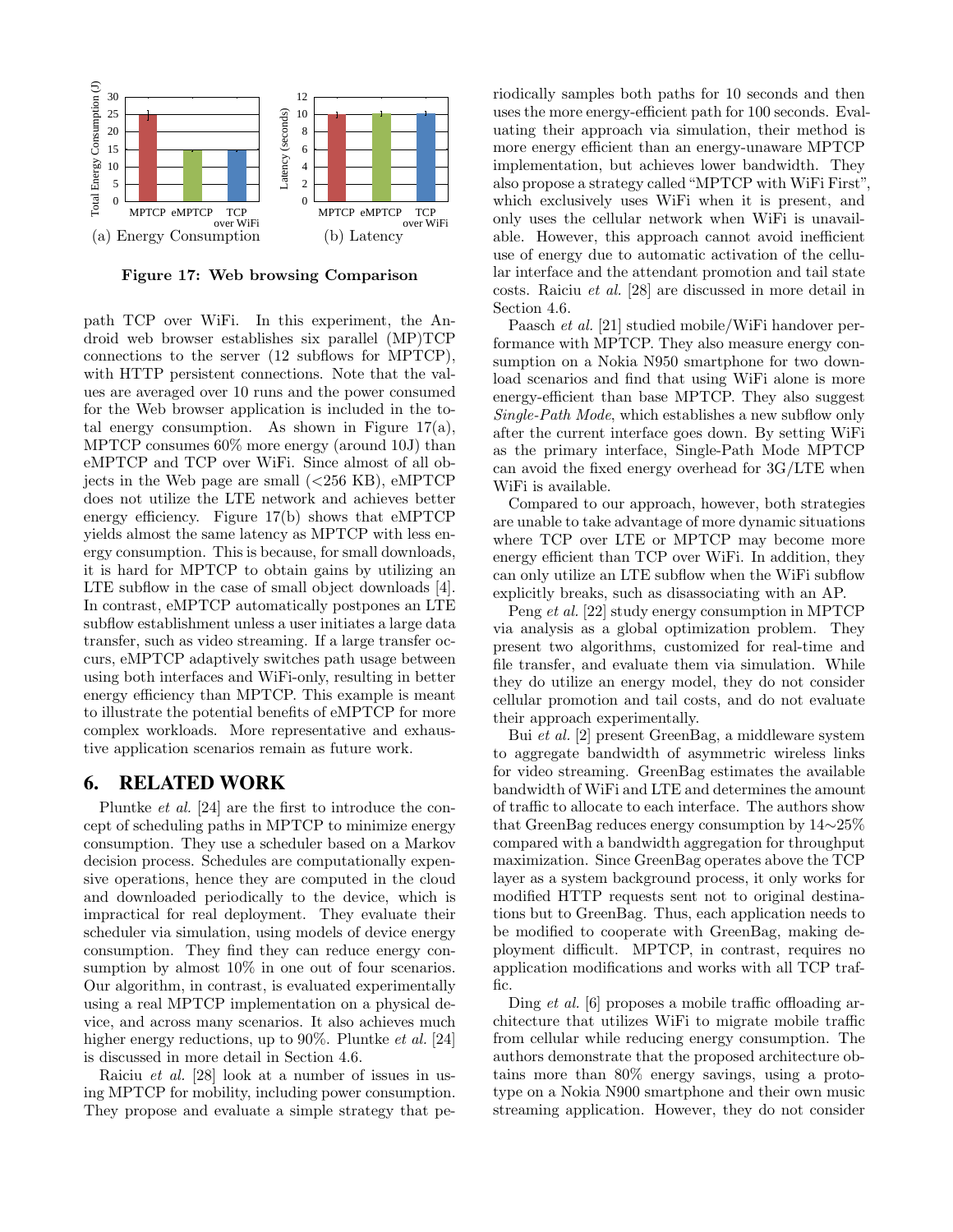potential energy gain from simultaneous use of both interfaces. As with Bui *et al.* [2], applications must be modified for the approach to work.

Croitoru *et al.* [5] show that MPTCP can improve user experience over WiFi by associating with multiple APs simultaneously. By utilizing an MPTCP connection with subflows connected to all available APs, a mobile client can maintain seamless connectivity without having to consider a handover. The authors also investigate situations when connecting to multiple APs can degrade network performance. They propose estimating client-side AP efficiency and using ECN notification to direct traffic to subflows associated with the most efficient APs while avoiding use of subflows that experience poor throughput. Their study does not consider cellular usage or energy consumption.

## 7. CONCLUSION

This paper proposes, implements, and evaluates an enhanced MPTCP designed to improve energy efficiency, called eMPTCP. eMPTCP manages subflow usage based on expected per-byte energy efficiency given available bandwidth. Our experimental results using our implementation in real mobile devices show that eMPTCP is able to consume less energy than MPTCP while still providing MPTCP's benefits of multi-path such as improved performance, availability, and transparency. For future work, we plan to examine more statistically varied application traffic such as video streaming, Web downloads, and upload scenarios, as well as other wireless technologies such as Bluetooth.

## Acknowledgements

This research was sponsored by the US Army Research Laboratory and the UK Ministry of Defence and was accomplished under Agreement No. W911NF-06-3-0001. We would like to thank the anonymous reviewers for their useful comments.

## 8. REFERENCES

- [1] N. Balasubramanian, A. Balasubramanian, and A. Venkataramani. Energy consumption in mobile phones: A measurement study and implications for network applications. In *Proc. of ACM IMC*, pages 280–293, 2009.
- [2] D. H. Bui, K. Lee, S. Oh, I. Shin, H. Shin, H. Woo, and D. Ban. Greenbag: Energy-efficient bandwidth aggregation for real-time streaming in heterogeneous mobile wireless networks. In *Proc. of IEEE RTSS*, pages 57–67, 2013.
- [3] A. Chakraborty, V. Navda, V. N. Padmanabhan, and R. Ramjee. Coordinating cellular background transfers using loadsense. In *Proc. of ACM MobiCom*, pages 63–74. ACM, 2013.
- [4] Y.-C. Chen, Y.-S. Lim, R. J. Gibbens, E. Nahum, R. Khalili, and D. Towsley. A measurement-based

study of multipath TCP performance in wireless networks. In *Proc. of ACM IMC*, pages 455–468, Nov 2013.

- [5] A. Croitoru, D. Niculescu, and C. Raiciu. Towards WiFi mobility without fast handover. In *Proc. of USENIX NSDI*, pages 219–234, 2015.
- [6] A. Ding, B. Han, Y. Xiao, P. Hui, A. Srinivasan, M. Kojo, and S. Tarkoma. Enabling energy-aware collaborative mobile data offloading for smartphones. In *Proc. of IEEE SECON*, pages 487–495, 2013.
- [7] N. Ding, D. Wagner, X. Chen, Y. C. Hu, and A. Rice. Characterizing and modeling the impact of wireless signal strength on smartphone battery drain. In *Proc. of ACM SIGMETRICS*, pages 29–40, 2013.
- [8] R. Fielding and J. Reschke. Hypertext Transfer Protocol (HTTP/1.1): Message Syntax and Routing. RFC 7230, 2014.
- [9] A. Ford, C. Raiciu, M. Handley, S. Barre, and J. Iyengar. Architectural guidelines for multipath TCP development. RFC 6182 (Informational), Mar. 2011.
- [10] A. Ford, C. Raiciu, M. Handley, and O. Bonaventure. TCP extensions for multipath operation with multiple addresses. RFC 6824, 2013.
- [11] D. Halperin, B. Greenstein, A. Sheth, and D. Wetherall. Demystifying 802.11n power consumption. In *Proceedings of the 2010 workshop on Power aware computing and systems (HotPower)*, page 1. USENIX Association, 2010.
- [12] M. Handley, J. Padhye, and S. Floyd. TCP congestion window validation. *IETF RFC 2861*, 2000.
- [13] Q. He, C. Dovrolis, and M. Ammar. On the predictability of large transfer TCP throughput. In *Proc. of ACM SIGCOMM*, pages 145–156, 2005.
- [14] J. Huang, Q. Feng, A. Gerber, Z. M. Mao, S. Sen, and O. Spatscheck. A close examination of performance and power characteristics of 4G LTE networks. In *Proc. of ACM MobiSys*, pages 225–238, 2012.
- [15] K.-Y. Jang, S. Hao, A. Sheth, and R. Govindan. Snooze: Energy management in 802.11n WLANs. In *Proc. of ACM CoNEXT*, pages 12:1–12:12, 2011.
- [16] C.-Y. Li, C. Peng, S. Lu, and X. Wang. Energy-based rate adaptation for 802.11n. In *Proc. of ACM MobiCom*, pages 341–352. ACM, 2012.
- [17] Y.-S. Lim, Y.-C. Chen, E. M. Nahum, D. Towsley, and R. J. Gibbens. How green is multipath TCP for mobile devices? In *Proc. of ACM AllThingsCellular*, pages 3–8, 2014.